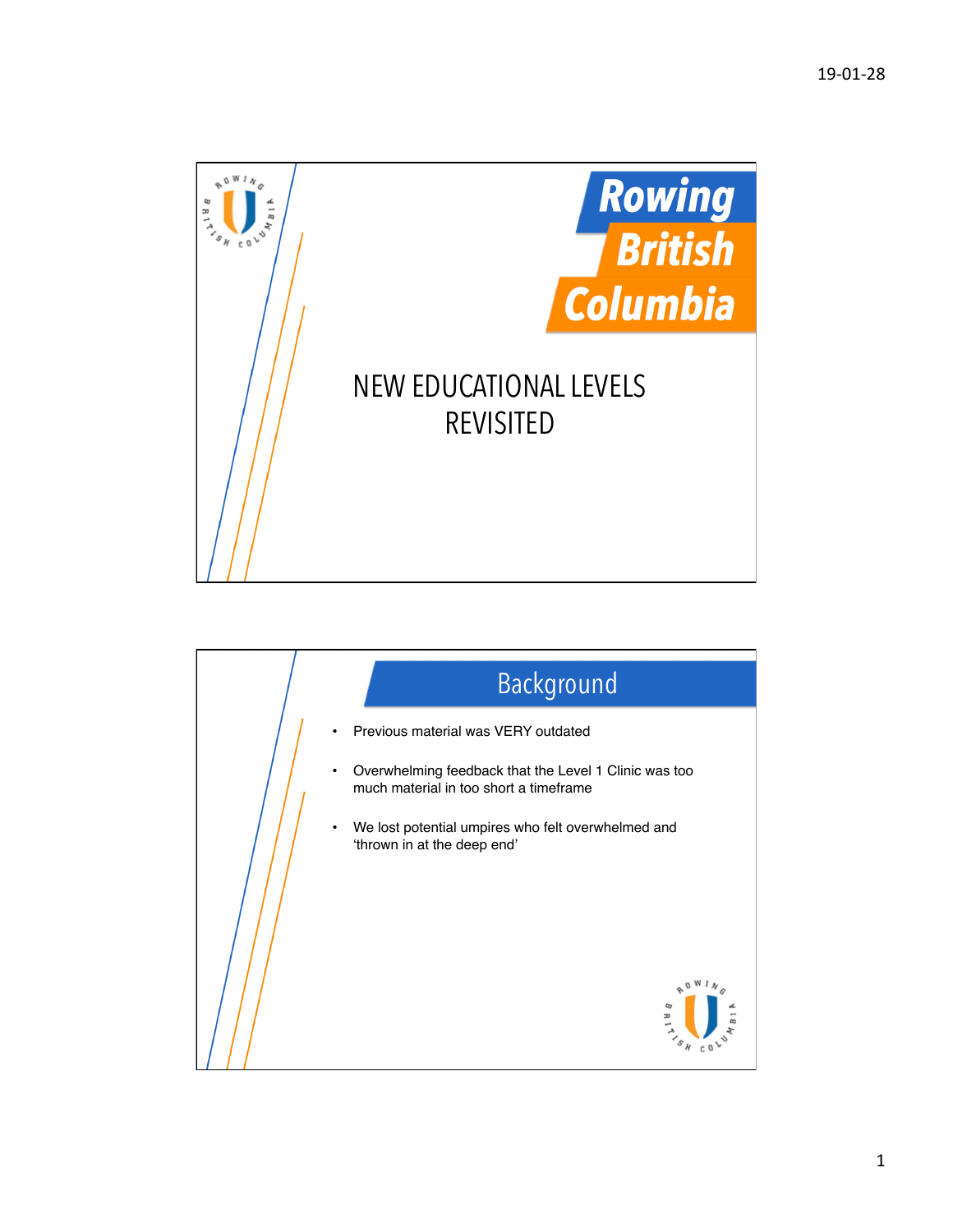| Level 1            | <b>Take Level 1 Clinic</b><br><b>Assistant</b><br>To move onto the Level 2 clinic, complete 1 shift at 4 stations to<br>be supervised and signed off by an RCA certified umpire.                                                                                     |
|--------------------|----------------------------------------------------------------------------------------------------------------------------------------------------------------------------------------------------------------------------------------------------------------------|
| Level <sub>2</sub> | <b>Take Level 2 Clinic</b><br><b>Associate</b><br>To take the Level 2 exam, complete 10 shifts at 4 stations<br>over 4 or more regattas at more than 1 venue.                                                                                                        |
| Level <sub>2</sub> | <b>Pass Level 2 Exam</b><br><b>RCA Umpire</b><br>To retain Umpire status, attend a seminar and be<br>evaluated by a Clinician every 3 years.                                                                                                                         |
| Level 3            | <b>Take Chief Umpire Clinic</b><br><b>Associate Chief Umpire</b><br>To take the Chief Umpire Exam, the Associate Chief Umpire must work at 5 different regattas at 3<br>different venues. The Associate Chief Umpire will be mentored during each of these regattas. |
| Level 3            | <b>Attend Chief Umpire Seminar</b><br><b>Chief Umpire</b><br>To maintain Chief Umpire Status, attend a Chief Umpire Seminar and be<br>evaluated by a Clinician every 3 years.                                                                                        |
| Level 4            | Clinicians must be appointed by the RCA Umpire<br>Clinician<br>Committee and must pass the Clinician Exam.                                                                                                                                                           |
| Level 5            | FISA Umpires must be approved by their province<br><b>FISA Umpire</b><br>and RCA to challenge the FISA Umpire Exam and<br>must pass the FISA Umpire Exam.                                                                                                            |
|                    |                                                                                                                                                                                                                                                                      |
|                    |                                                                                                                                                                                                                                                                      |

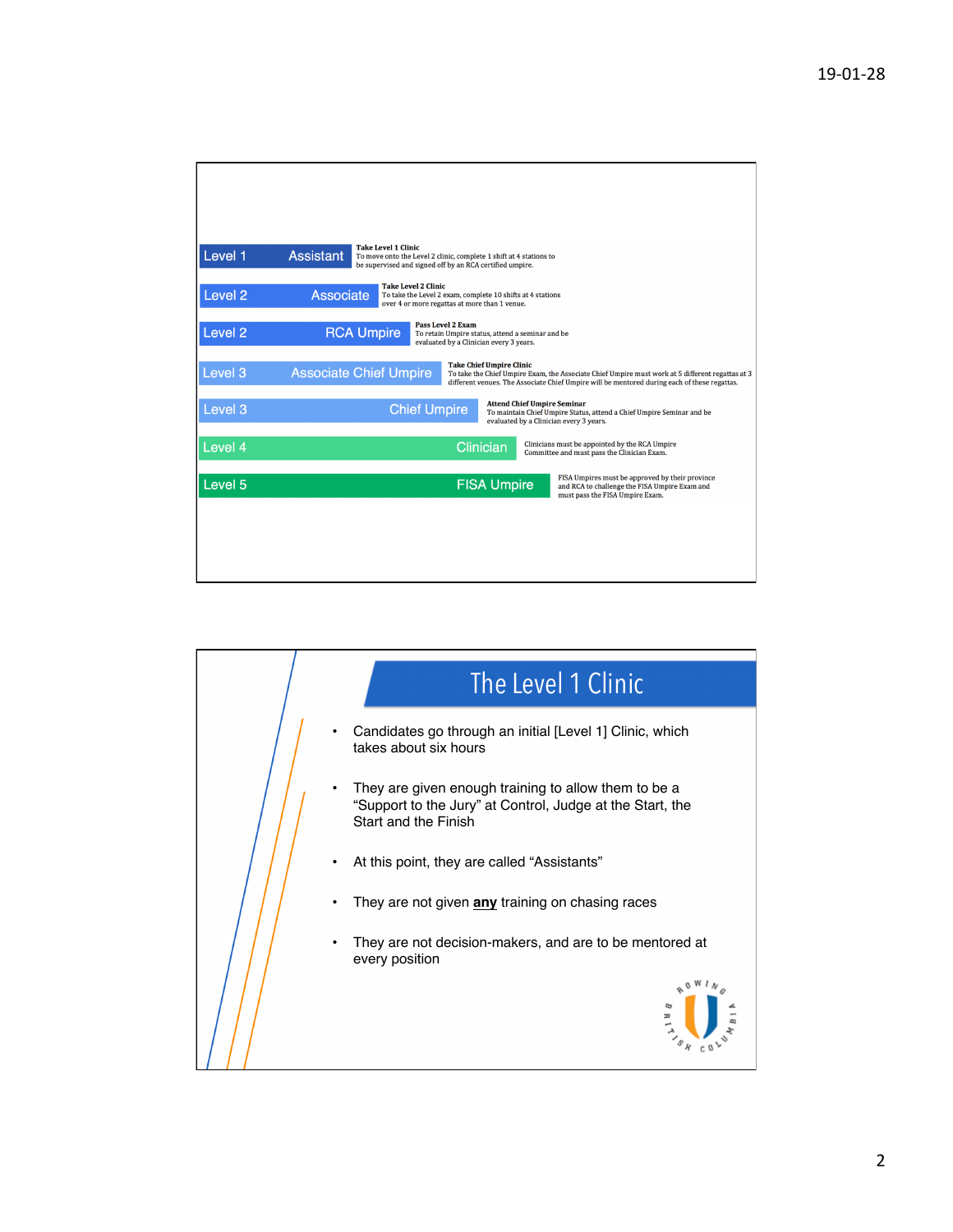

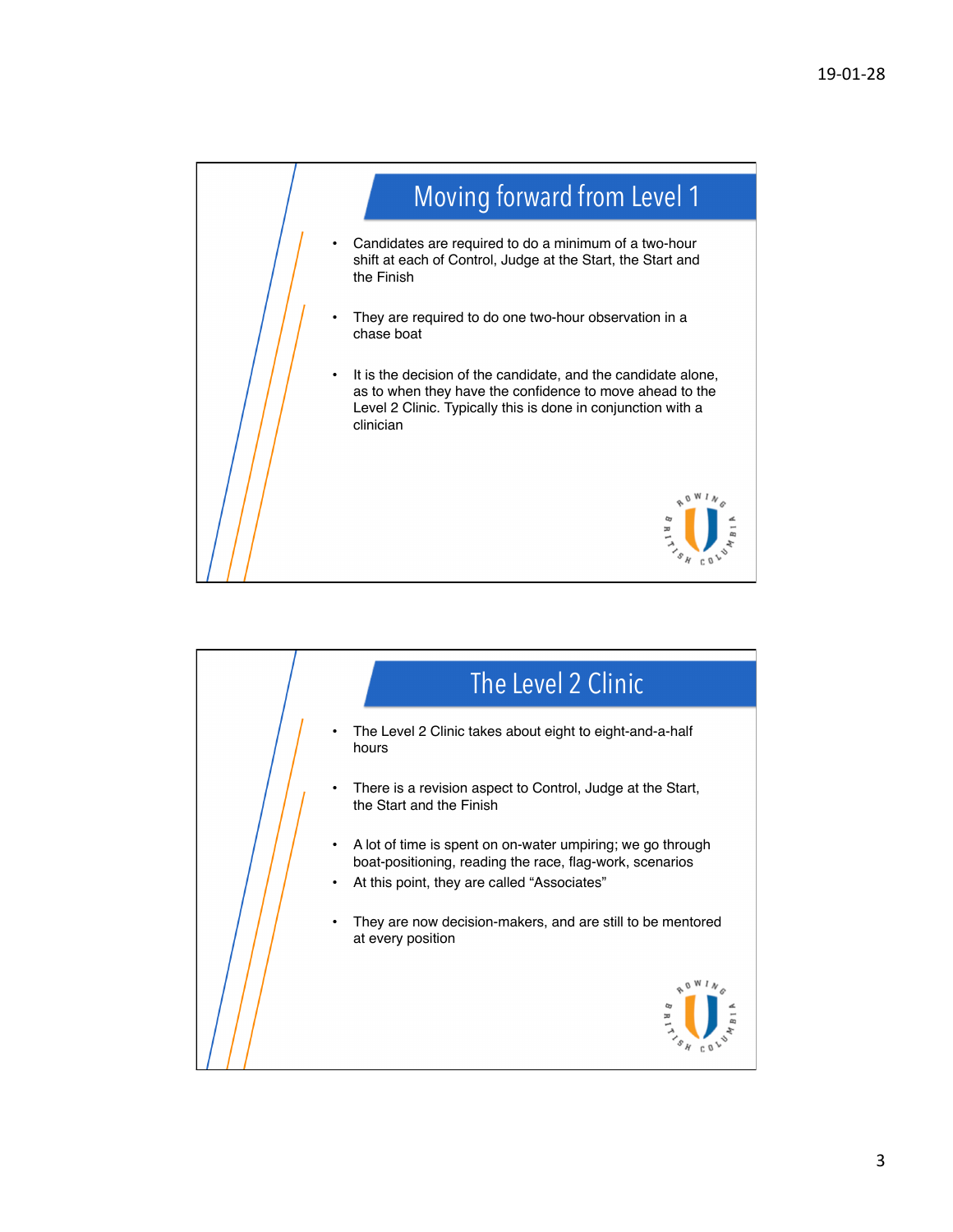